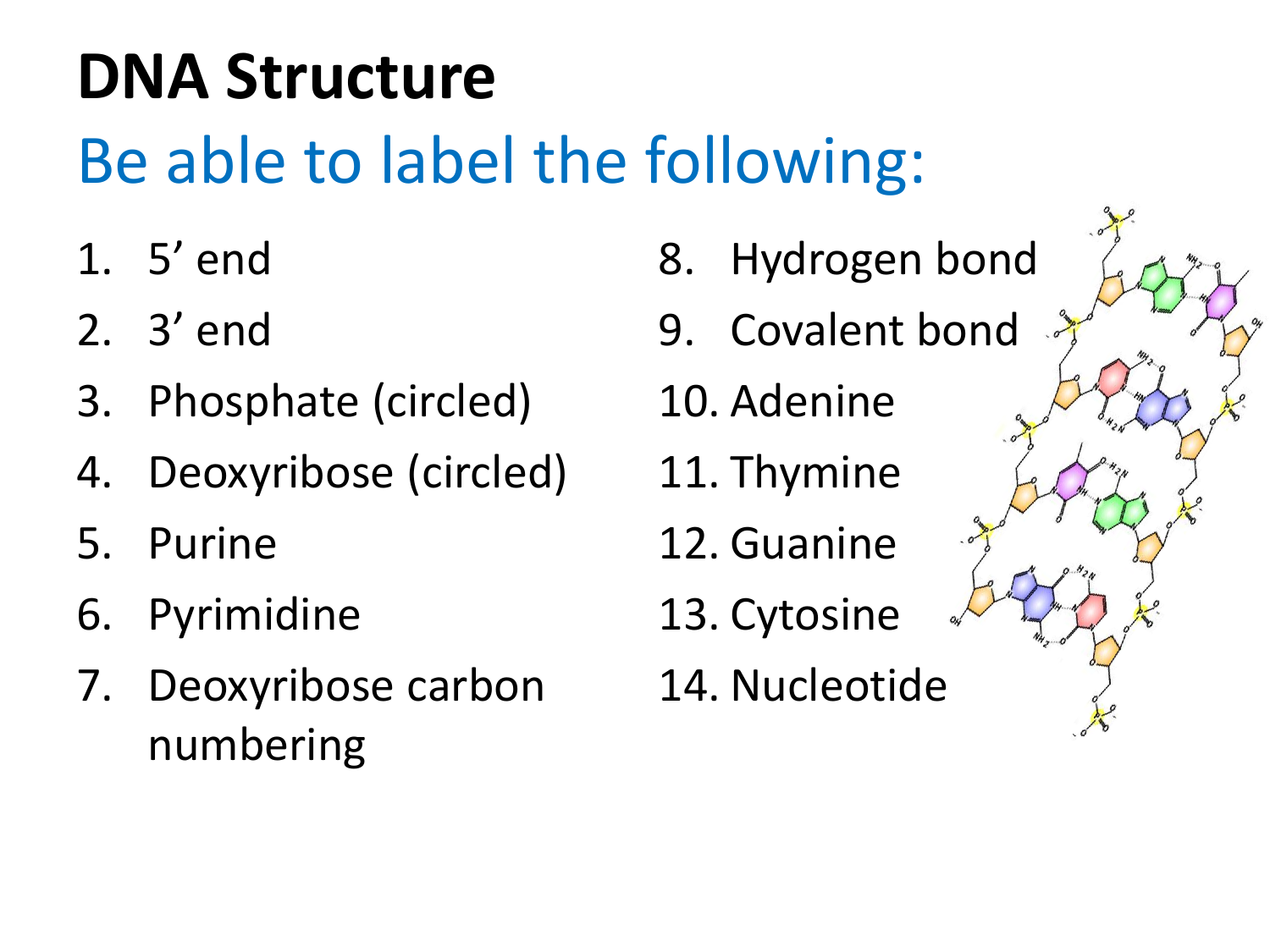- 1. 5' end
- 2. 3' end
- 3. Phosphate (circled)
- 4. Deoxyribose (circled)
- 5. Purine
- 6. Pyrimidine
- 7. Deoxyribose carbon numbering
- 8. Hydrogen bond
- 9. Covalent bond
- 10. Adenine
- 11. Thymine
- 12. Guanine
- 13. Cytosine
- 14. Nucleotide

Video clip: [What do we mean when we](https://www.youtube.com/watch?v=p835L4HWH68)  talk about the 3' and 5' [ends of DNA?](https://www.youtube.com/watch?v=p835L4HWH68)

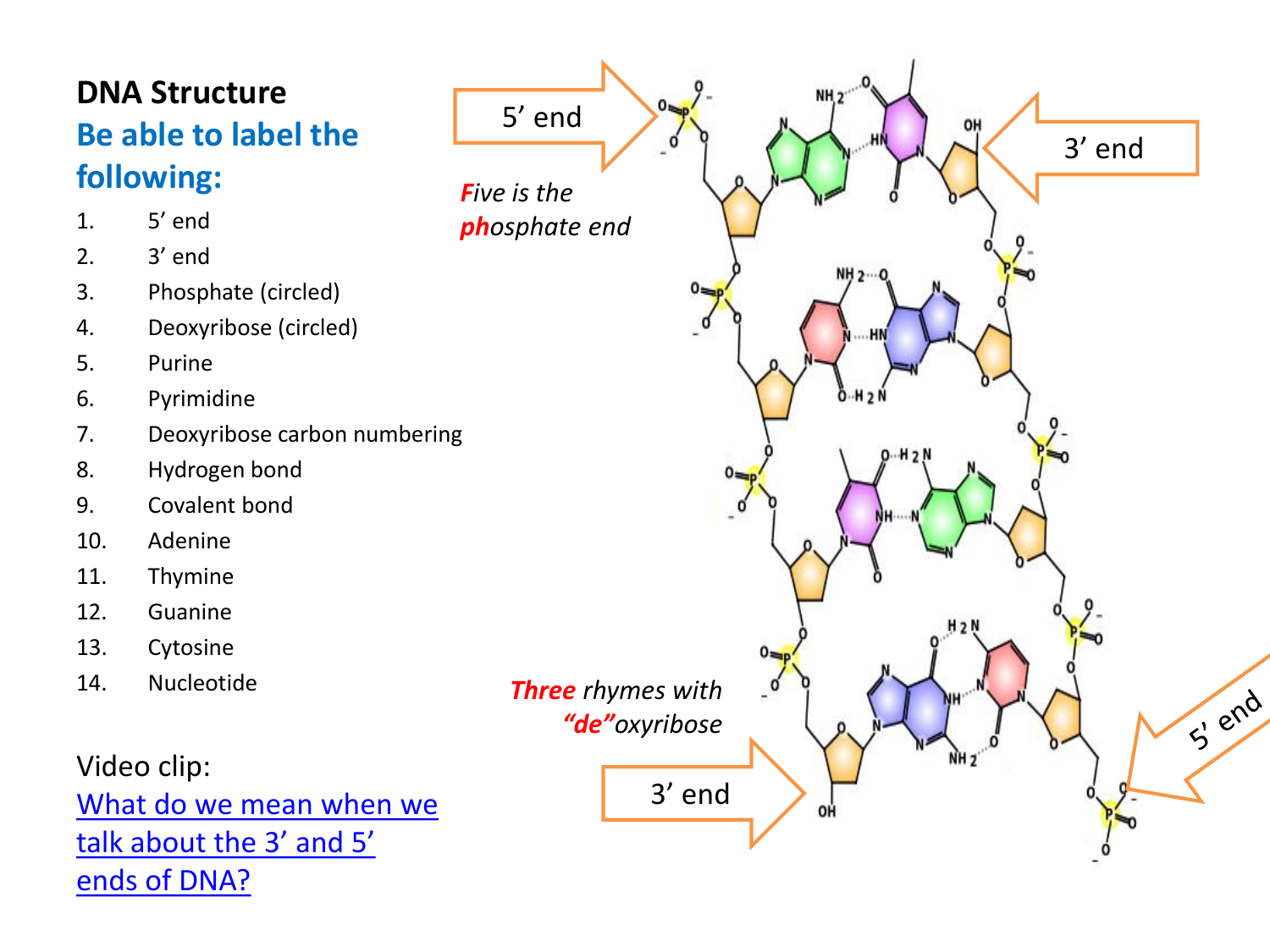- 1. 5' end
- 2. 3' end
- 3. Phosphate (circled)
- 4. Deoxyribose (circled)
- 5. Purine
- 6. Pyrimidine
- 7. Deoxyribose carbon numbering
- 8. Hydrogen bond
- 9. Covalent bond
- 10. Adenine
- 11. Thymine
- 12. Guanine
- 13. Cytosine
- 14. Nucleotide

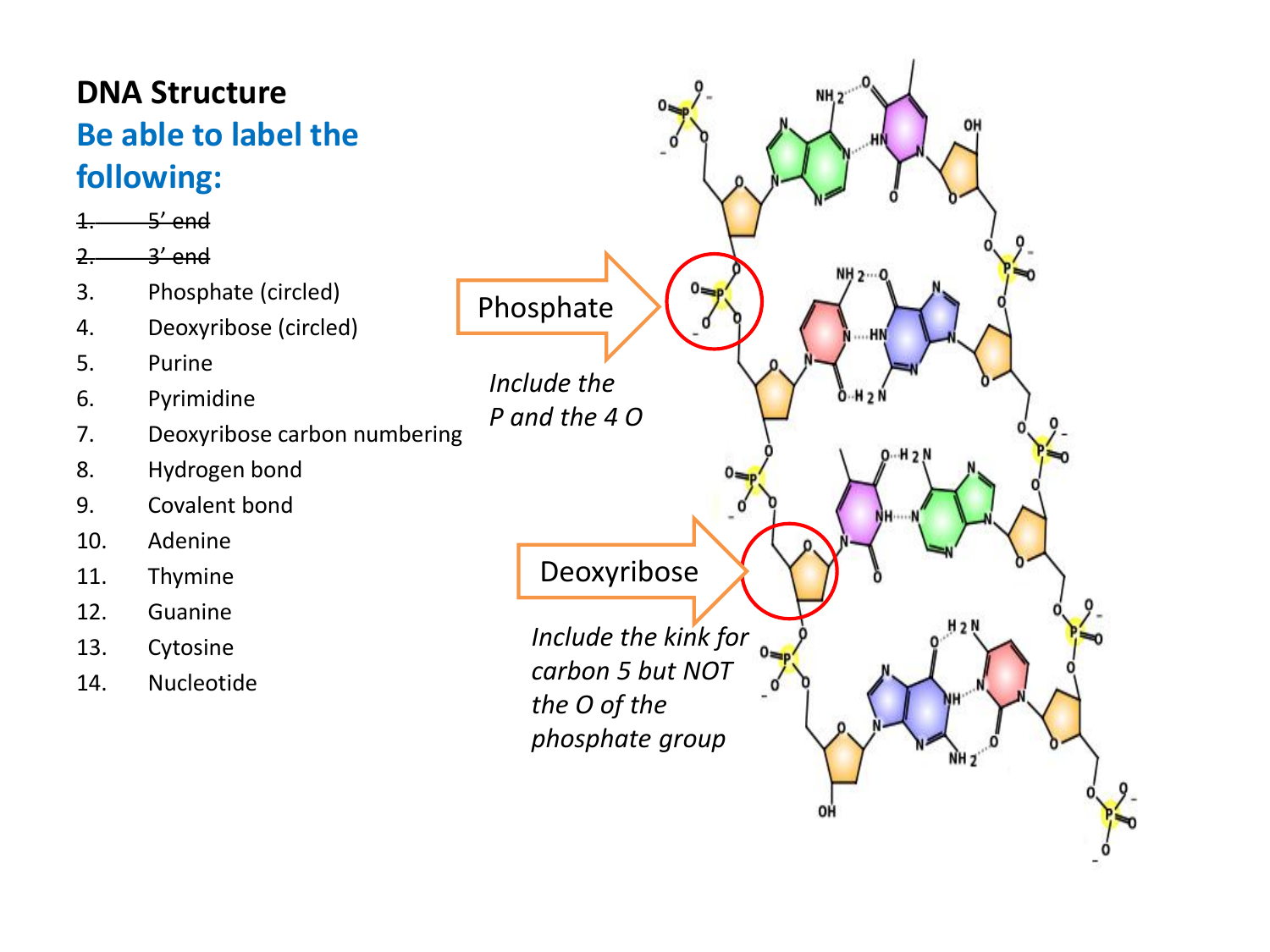- $1. 5'$  end
- 2. 3' end
- Phosphate (circled)
- 4. Deoxyribose (circled)
- 5. Purine
- 6. Pyrimidine
- 7. Deoxyribose carbon numbering
- 8. Hydrogen bond
- 9. Covalent bond
- 10. Adenine
- 11. Thymine
- 12. Guanine
- 13. Cytosine
- 14. Nucleotide

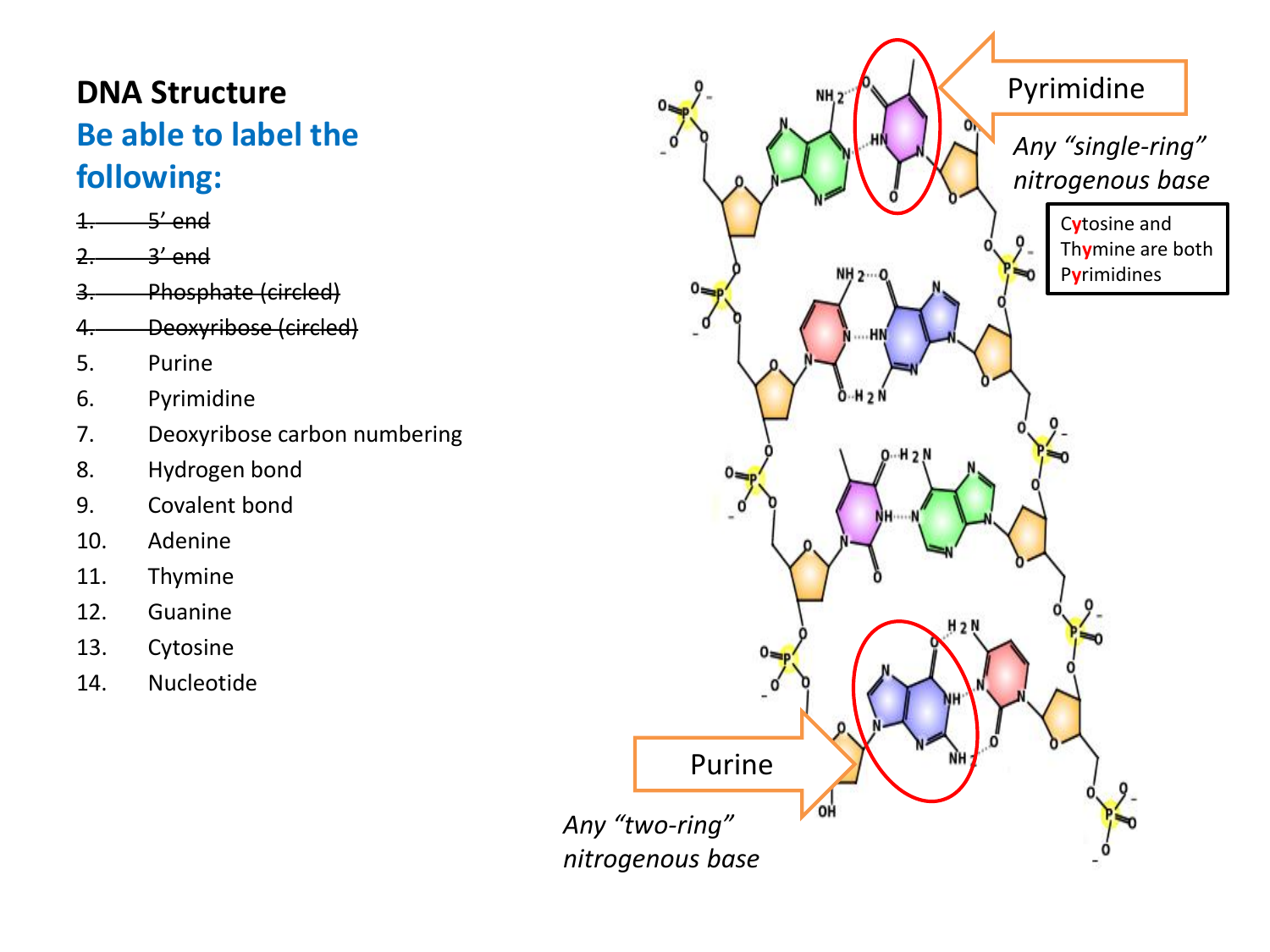1. 5' end

2. 3' end

3. Phosphate (circled)

4. Deoxyribose (circled)

5. Purine

6. Pyrimidine

7. Deoxyribose carbon numbering

8. Hydrogen bond

9. Covalent bond

10. Adenine

11. Thymine

12. Guanine

13. Cytosine

14. Nucleotide

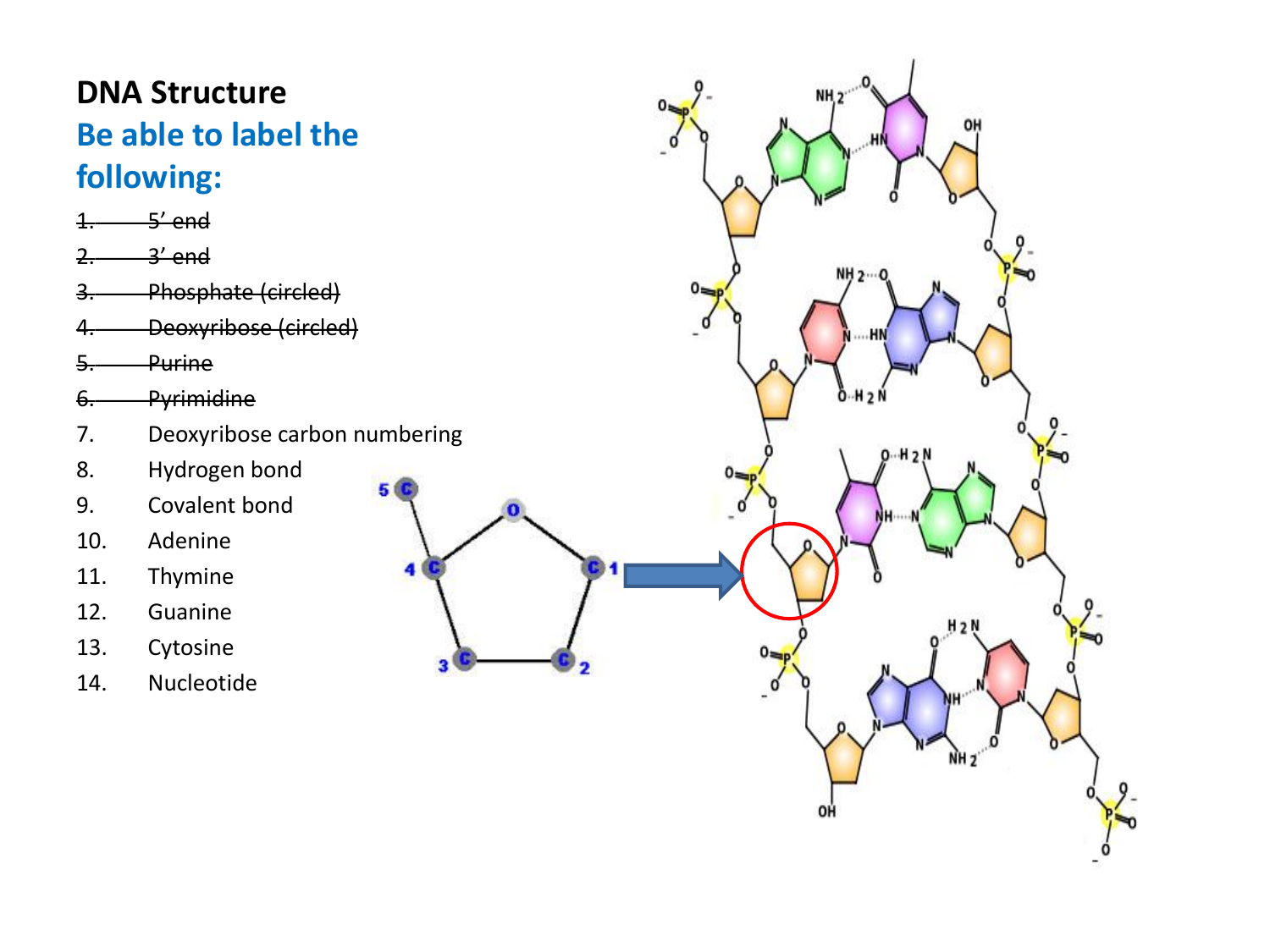- $1. 5'$  end
- $2.$   $3'$  end
- Phosphate (circled)
- 4. Deoxyribose (circled)
- 5. Purine
- 6. Pyrimidine
- 7. Deoxyribose carbon numbering
- 8. Hydrogen bond
- 9. Covalent bond
- 10. Adenine
- 11. Thymine
- 12. Guanine
- 13. Cytosine
- 14. Nucleotide

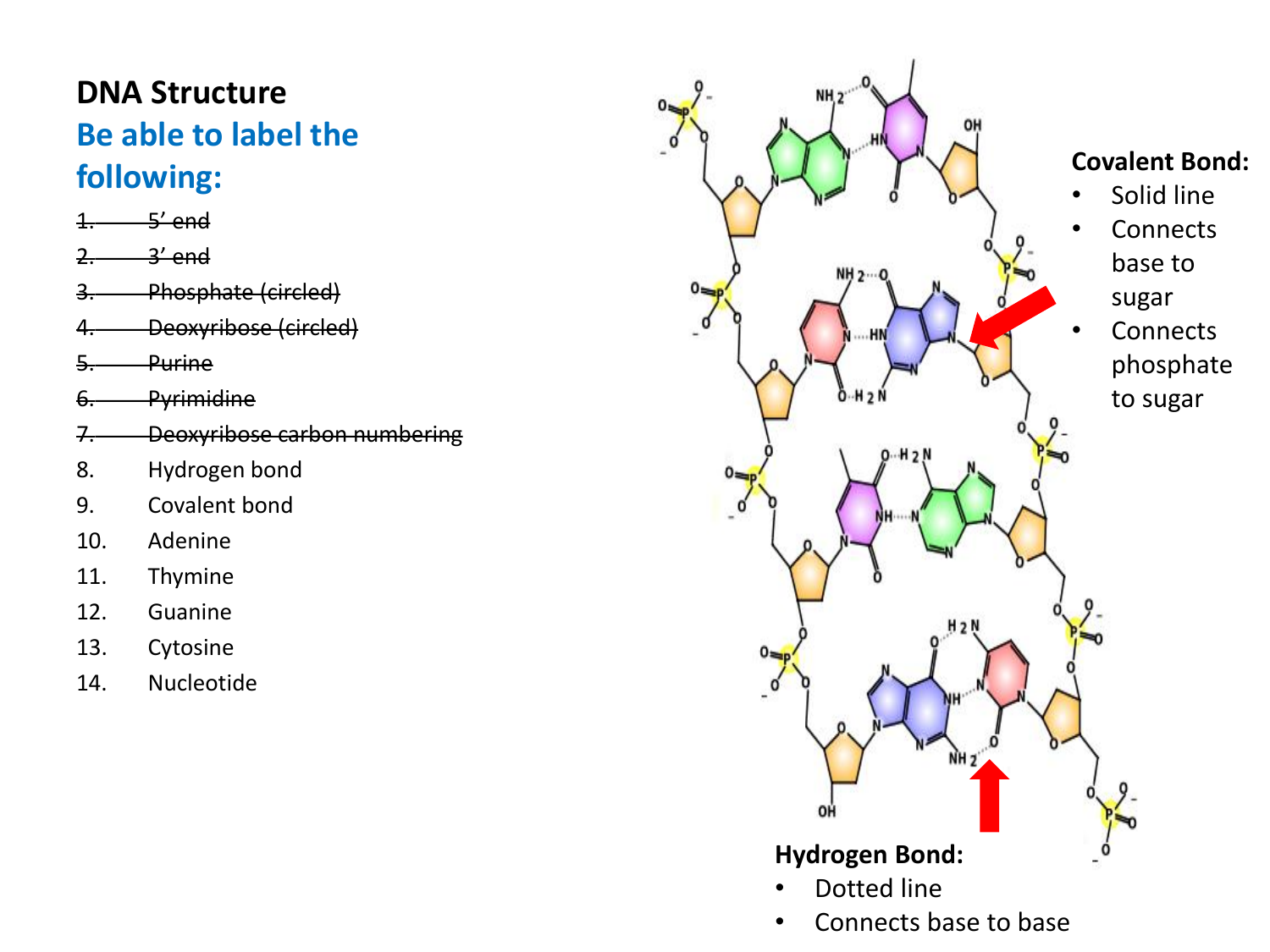- $1. 5'$  end
- 2. 3' end
- Phosphate (circled)
- 4. Deoxyribose (circled)
- 5. Purine
- 6. Pyrimidine
- 7. Deoxyribose carbon numbering
- 8. Hydrogen bond
- 9. Covalent bond
- 10. Adenine
- 11. Thymine
- 12. Guanine
- 13. Cytosine
- 14. Nucleotide

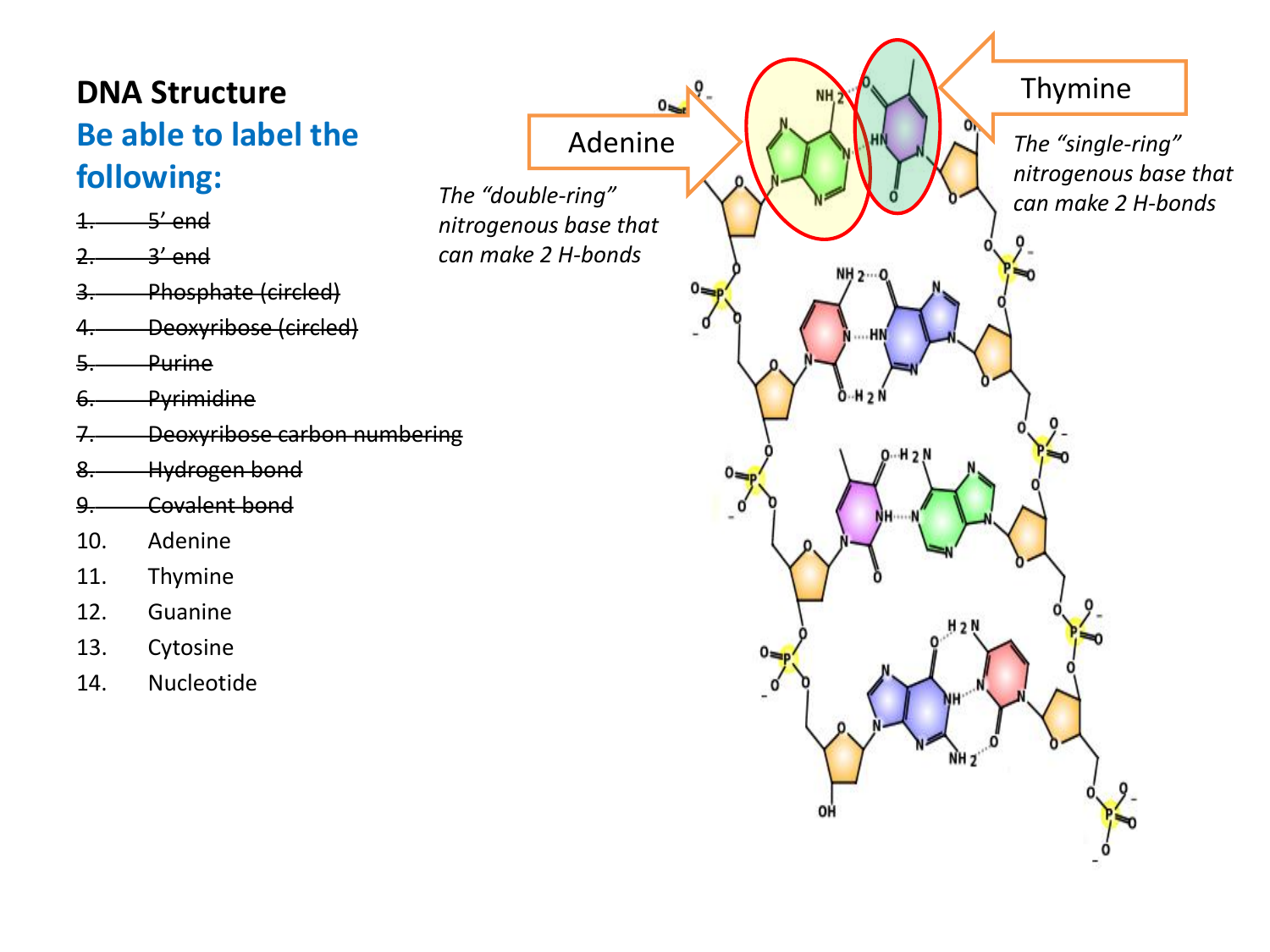- $5'$  end
- 2. 3' end
- Phosphate (circled)
- 4. Deoxyribose (circled)
- 5. Purine
- 6. Pyrimidine
- 7. Deoxyribose carbon numbering
- 8. Hydrogen bond
- 9. Covalent bond
- 10. Adenine
- 11. Thymine
- 12. Guanine
- 13. Cytosine
- 14. Nucleotide

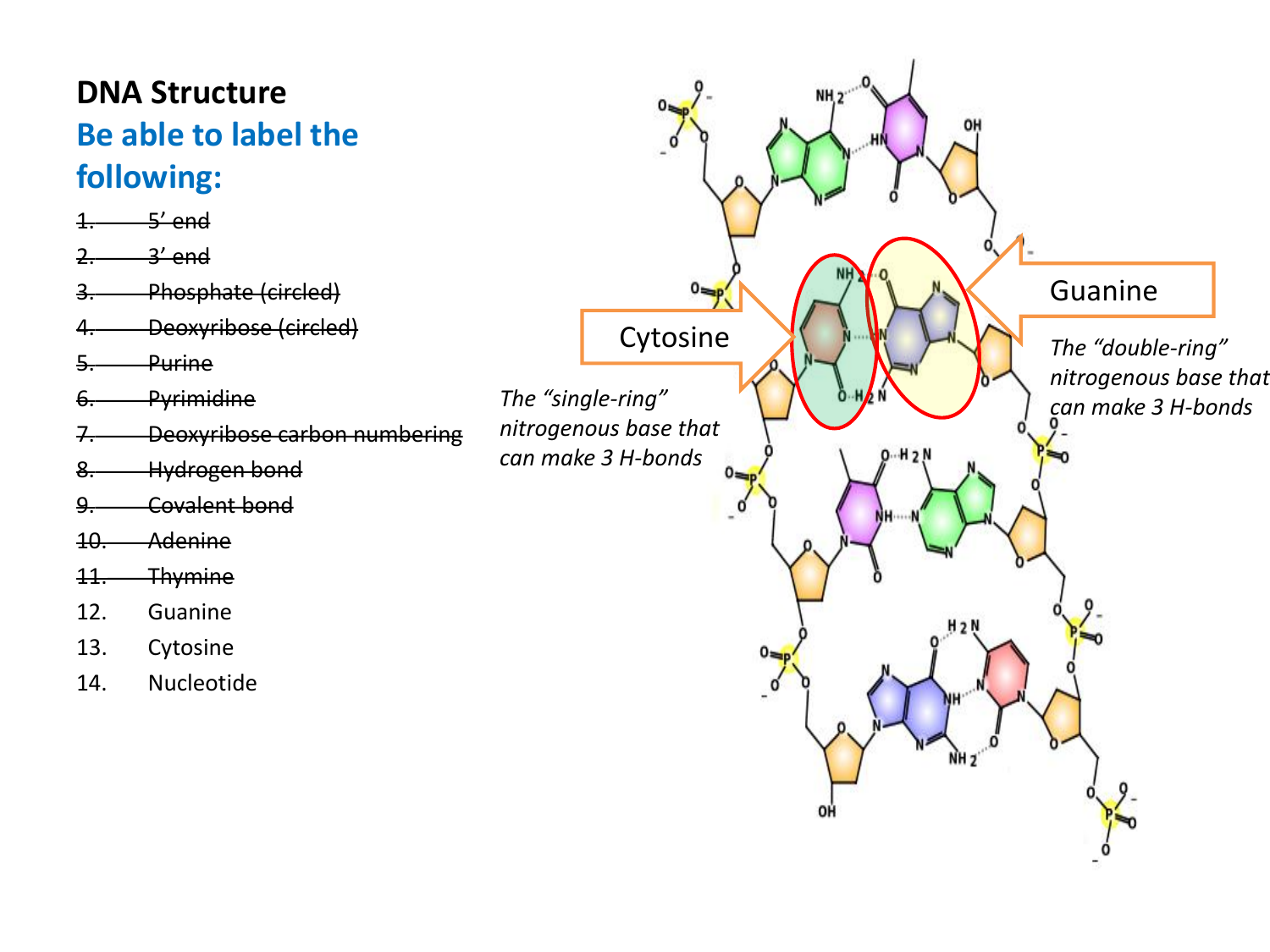- 1. 5' end
- $2.$   $3'$  end
- Phosphate (circled)
- 4. Deoxyribose (circled)
- 5. Purine
- 6. Pyrimidine
- 7. Deoxyribose carbon numbering
- 8. Hydrogen bond
- 9. Covalent bond
- 10. Adenine
- 11. Thymine
- 12. Guanine
- 13. Cytosine
- 14. Nucleotide